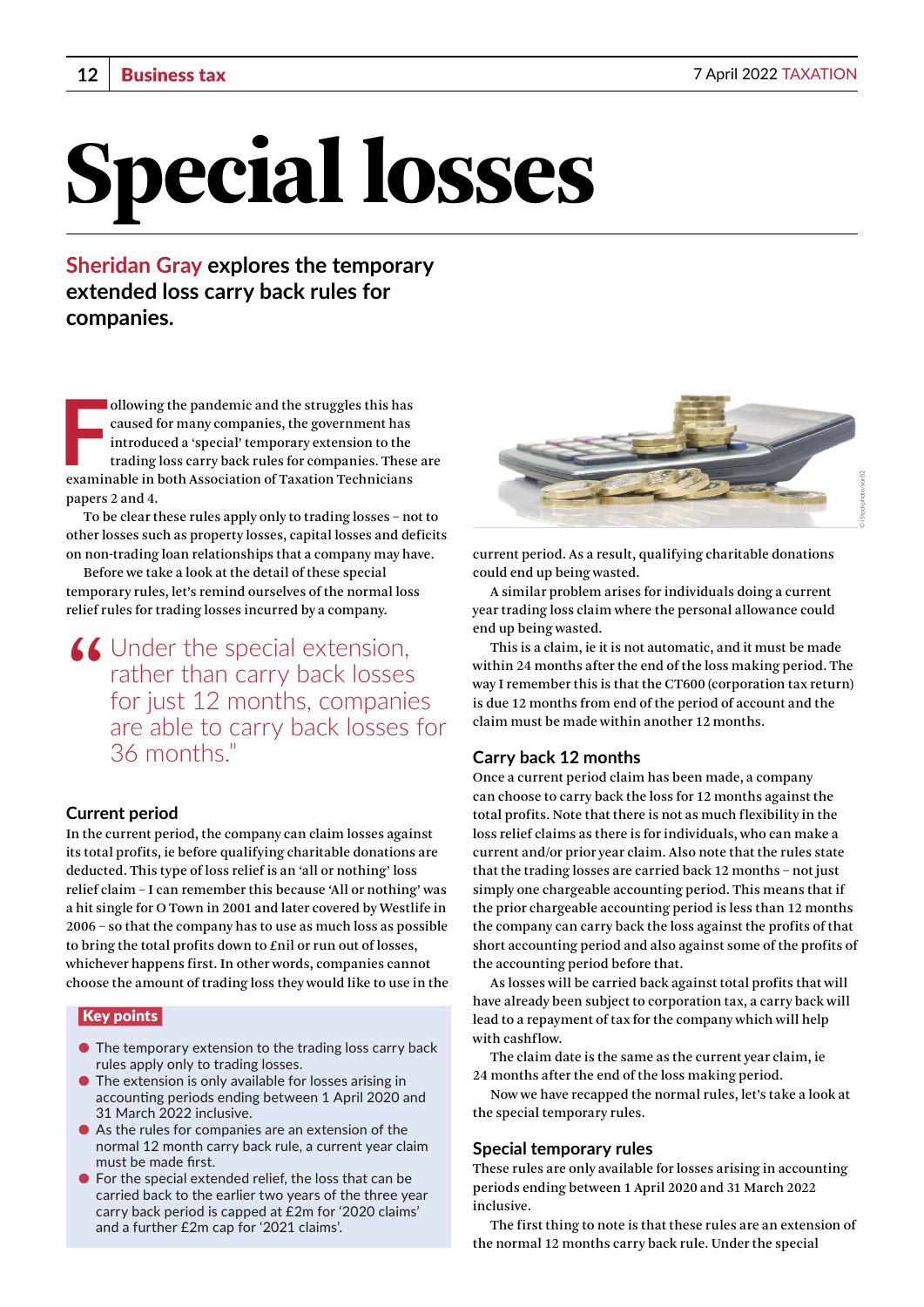extension, rather than carry back losses for just 12 months, companies are able to carry back losses for 36 months against total profits on a last-in-first-out (LIFO) basis. There is a similar set of rules for individuals with unincorporated businesses but with the difference that the losses can only be offset against trading profits not total profits (before qualifying charitable donations).

Some might think at this point that these rules are the same as the terminal loss relief rules. As a brief reminder, terminal loss relief rules allow losses incurred by the company in the final 12 months of trade to be carried 36 months against total profits on a LIFO basis. However, remember terminal loss relief is available only when the company ceases to trade. The special temporary rules are available to a company which is continuing to trade.

As the rules are an extension of the normal 12 month carry back rule, a current year claim must be made first. This loss relief is one that once started, cannot be stopped. In other words, when we extend the carry back we must carry back for the full 36 months if we have enough loss remaining.

There is no restriction on how much loss can be carried back using the normal carry back for 12 months against total

# Bella Ltd

Bella Ltd has been trading for many years and continues to trade, preparing accounting periods to 31 March.

| Year end          | 31 March 2019 | 31 March 2020 | 31 March 2021 | 31 March 2022 |
|-------------------|---------------|---------------|---------------|---------------|
|                   |               |               |               |               |
| Trading profits I | 2,000,000     | 1,500,000     | 1,000,000     | (5,000,000)   |
| Property income   | 200,000       | 200,000       | 200,000       | 200,000       |
| Chargeable gains  | 100,000       | 100,000       | 1,000,000     | 25,000        |

The trading loss in the year ended 31 March 2022 ends within the period 1 April 2020 to 31 March 2022, so the special temporary loss extension rules apply. As the period ends between 1 April 2021 and 31 March 2022 the £2m cap applies for 2021 claims.

| Year end                                          | 31 March 2019 | 31 March 2020 | 31 March 2021 | 31 March 2022 |
|---------------------------------------------------|---------------|---------------|---------------|---------------|
|                                                   | £             | £             | £             | £             |
| Trading profits                                   | 2,000,000     | 1,500,000     | 1,000,000     | nil           |
| Property income                                   | 200,000       | 200,000       | 200,000       | 200,000       |
| Chargeable gains                                  | 100,000       | 100,000       | 1,000,000     | 25,000        |
| Total profits                                     | 2,300,000     | 1,800,000     | 2,200,000     | 225,000       |
| Current year claim                                |               |               |               | (225,000)     |
| Carry back loss relief                            | (200,000)     | (1,800,000)   | (2,200,000)   |               |
|                                                   | 2,100,000     | Nil           | nil           | nil           |
| Loss memo                                         |               |               |               |               |
| Trading loss y/e 31 March 2022                    |               | 5,000,000     |               |               |
| Less: Current year versus total profits           |               |               |               | (225,000)     |
| Less: Carry back to y/e 31 March 2021 (unlimited) |               |               |               | (2,200,000)   |

*Less*: Carry back to y/e 31 March 2020 (max £2m) (1,800,000) *Less*: Carry back to y/e 31 March 2019 (balance of £2m) (200,000) Unrelieved losses 575,000

First, the trading loss must be used in the current period against total profits of £225,000. Once this is done any remaining loss can be carried back 12 months against the total profits of £2.2m for the year ended 31 March 2021. This normal claim is not subject to the £2m limit.

Following this, the special extended loss carry back rules apply. The extended carry back is initially against the total profits of the year ended 31 March 2020, using £1.8m of the loss and then against the total profits of 31 March 2019. As the losses that can be carried to the earlier two years out of the three year carry back period are capped at £2m, it is only possible to use £200,000 (£2m – £1.8m) in the year ended 31 March 2019.

The remaining £575,000 of loss is carried forward, to be used against future total profits.